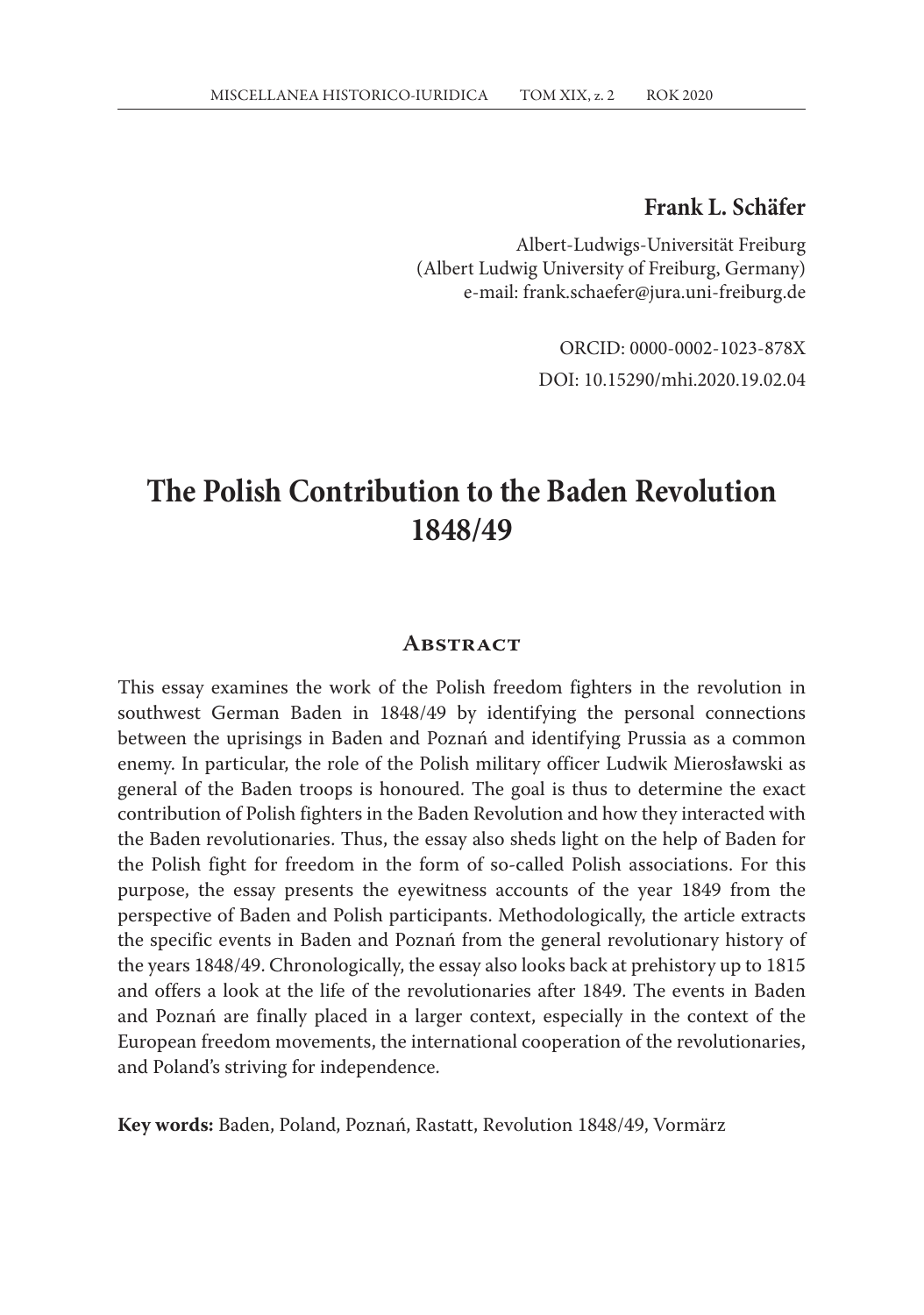(...) for where the revolution is, there is the Polish man᾽s fatherland, there he honestly acquired his civil rights through half a century of oppression, exile and martyrdom*.* 1

# **I. Introduction**

German-Polish relations have gone through very different phases in the past, from close cooperation to hostilities on the German side. Large parts of the German population east of the river Elbe have West Slavic ancestors. In the High and Late Middle Ages, the German settlers and the native Slavic population in today's West Poland worked hand in hand to build new cities. The Magdeburg town law spread in large parts of Central and Eastern Europe not through German dominance, but as a visible sign of the rule of law. In 1683, Johann III Sobieski (1629–96), King of Poland and Grand Duke of Lithuania, saved the Holy Roman Empire from the Ottoman invasion. However, the German rulers proved to be ungrateful comrades in arms, if one thinks of the division of Poland in the 18<sup>th</sup> century or the German crimes against the Polish population during the Second World War.

That is why it is all the more important to recall the unifying elements of history. A fair historiography must certainly deal in detail with the crimes of the German occupation and the suffering of the Polish population. Nevertheless, Europe will only flourish as a community if we also highlight what has united us in the past. The involvement of Polish freedom fighters in the German Revolution of 1848/49 and the interest of German liberals in the Polish struggle for freedom are outstanding examples of what unites modern civil societies: People᾽s sovereignty, democratic constitutions, and human rights. Since the author lives in the county of Rastatt in the German Federal State of Baden-Württemberg, it is only natural to select the Polish contribution to the Baden Revolution of 1848/49 as an example.<sup>2</sup> In addition, the democrats in Baden and Poland faced the same opponent: the Kingdom of Prussia as the guardian of monarchism and conservatism. Therefore, the revolutionary events in Poland in 1848 are also discussed.

The German Revolution began in Baden and in Baden the revolution found a bloody end. Baden was, measured by the intensive military resistance against

<sup>1</sup> A. Zurkowski, *Kurze Darstellung des Feldzuges in Baden und der Pfalz*, Bern 1849, p. 63.

<sup>2</sup> See: F. Engehausen, *Kleine Geschichte der Revolution 1848/49 in Baden*, Karlsruhe 2010; A.G. Frei, K. Hochstuhl, *Wegbereiter der Demokratie. Die badische Revolution 1848/49. Der Traum von der Freiheit*, Karlsruhe 1997.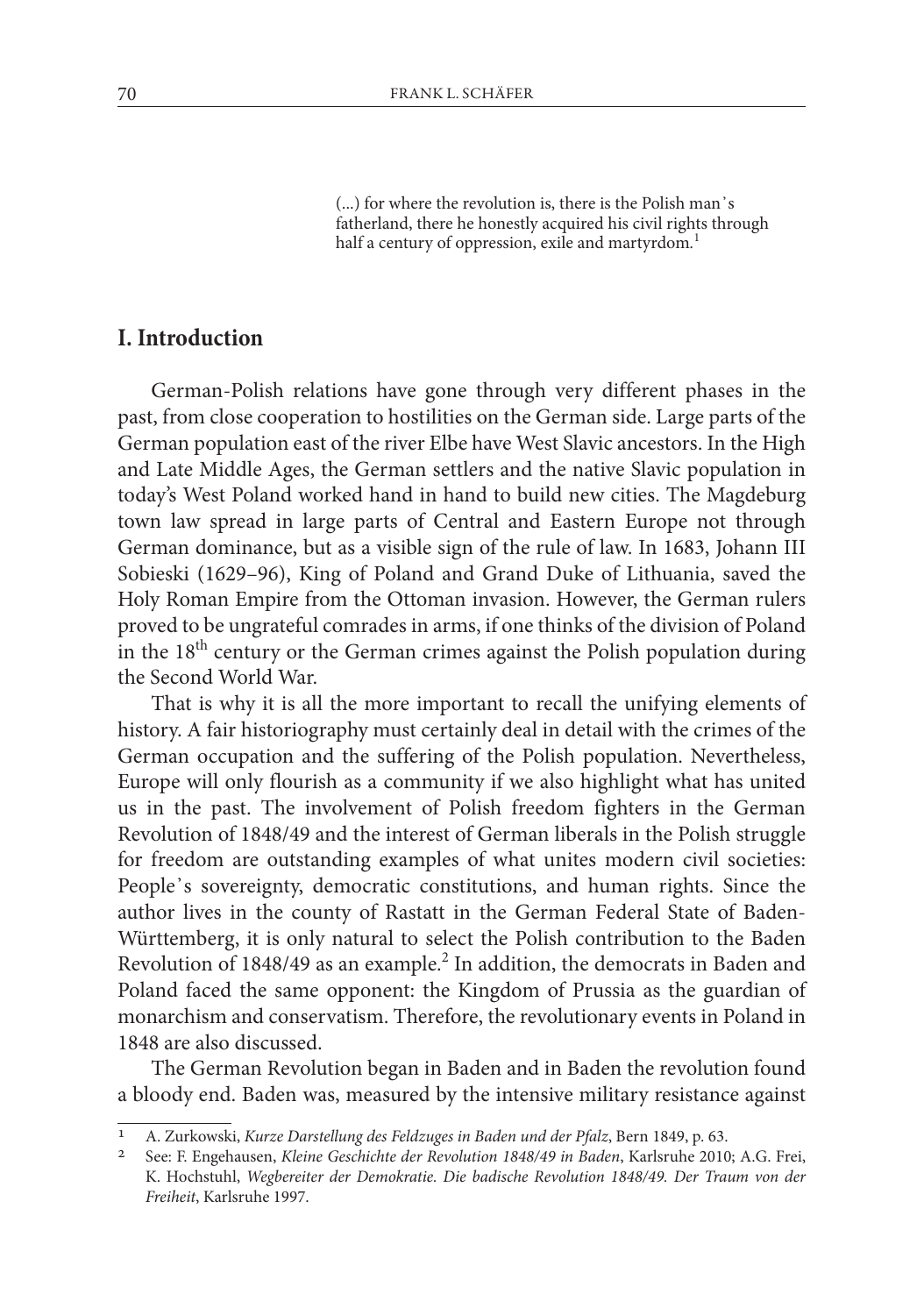monarchism, the heartland of the revolution. The proximity to Switzerland and France played a major role in this. For better orientation for the reader, I deliver a small overview of the Grand Duchy of Baden, which emerged from the ruins of the Holy Roman Empire in 1803: to the north is the industrial city of Mannheim, and right next is the university city of Heidelberg. In the south at the Swiss border lies the bishop᾽s residence Freiburg. In between is the capital Karlsruhe, and a little to the south of it, the German Confederation built the federal fortress in Rastatt.

#### **II. Prehistory: Early Vormärz 1815–29**

June 9, 1815 was a few days before the Battle of Waterloo. The participants of the Congress of Vienna signed the Final Act. German historians call the period from the Congress of Vienna to the Baden Revolution the *Vormärz* (in English pre-March).<sup>3</sup> This designation derives from the beginning of the revolution in March 1848. Poland did not make a significant impact in the early phase of the *Vormärz*. Nevertheless, the events from 1815 to 1829 will be briefly outlined for a better understanding of the years coming after 1830.

The Congress of Vienna confirmed the existence and territorial acquisitions of the Grand Duchy of Baden, which had emerged from the ruins of the small dominions of the Old Empire. On 26 July 1815 Baden joined the newly founded German Confederation, a confederation of states in place of the Holy Roman Empire. Three years later, the Constitutional Charter for the Grand Duchy of Baden came into force, transforming Baden into a constitutional monarchy.<sup>4</sup> The Baden Estates Assembly, the Baden parliament, with its two chambers was a first step towards the democratisation of society. It should not be forgotten, however, that the upper chamber was only partly made up of elected members and that the active right to vote in the lower chamber was initially limited to only 17 percent of the population.<sup>5</sup> Before 1830, the liberal democrats in Baden conducted their dispute with the monarchy largely within the walls of parliament. Up to this point Baden had not been a revolutionary epicentre.

<sup>3</sup> In detail: W. Bleek, *Vormärz: Deutschlands Aufbruch in die Moderne 1815–1848*, Munich 2019; D. Langewiesche, *Europa zwischen Restauration und Revolution 1815-1849*, 4<sup>th</sup> edition, Munich 2004.

<sup>4</sup> See the various contributions of P. Exner and R. Brüning in: P. Exner (ed.), *Demokratie wagen? Baden 1818–1919*, Stuttgart 2018, pp. 22-65; H. Fenske, *175 Jahre badische Verfassung*, Karlsruhe 1993.

<sup>5</sup> H.-P. Becht, *Wahlen, Wahlkämpfe und "politische Öffentlichkeit" als Auslöser und Indikatoren politischen Wandels in Baden. 1818–1871,* [in:] *Wahlen und Wahlkämpfe in Deutschland. Von den Anfängen im 19. Jahrhundert bis zur Bundesrepublik*, ed. G.A. Ritter, Düsseldorf 1997, p. 17 (18).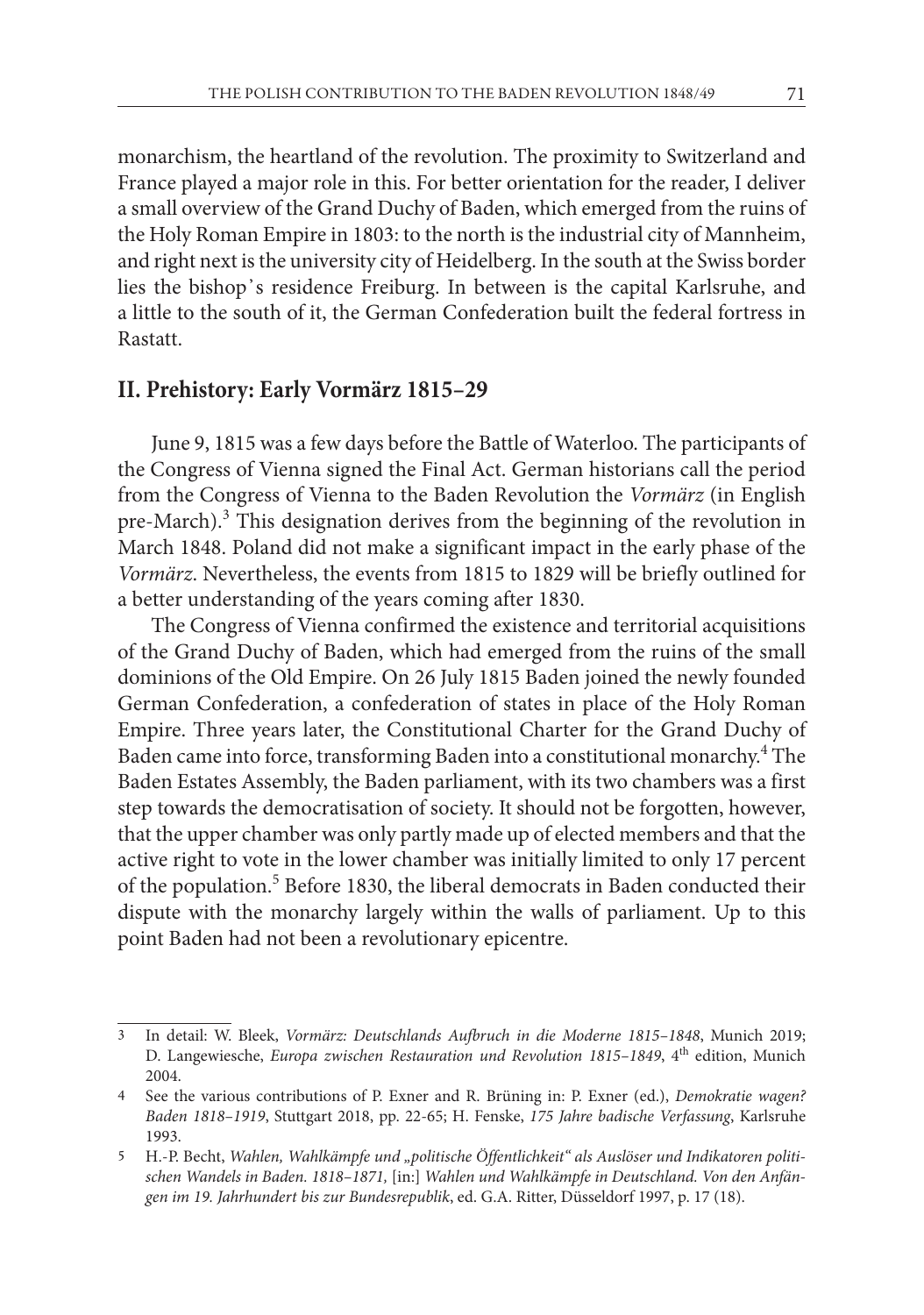# **III. Late Vormärz 1830–47: Enthusiasm for the Polish Cause**

May 27, 1832 was a sunny Whit Sunday. About 20,000 citizens met at Hambach Castle and protested for freedom, democracy, and the unity of Germany.<sup>6</sup> The castle was located in the Southern Palatinate, on the other side of the Rhine, thus west of northern Baden. Many citizens from Baden took part in the event. What the organizers had originally planned as a public festival turned into a powerful act of resistance against the monarchical regime and against the repressive policies of the German Confederation. Without a doubt, the Hambach Festival was the climax of the civil opposition before 1848. The Hambach Festival was also the birth of today's German national colours black, red and gold. Many participants of the festival wore black, red and gold tricolours as a political symbol. Johann Philipp Abresch (1804–61) made the first German flag for the festival in the order of colours used today, with the inscription "Germany᾽s Rebirth". But why does Hans Mocznay's famous painting of the Hambach Festival<sup>7</sup> show the Polish flag as well?

Let's look back. After the November Uprising of 1830, which was crushed by Russian troops, the rebels fled their Polish homeland and went into exile in Western Europe via the German states. The German population, which increasingly suffered under the absolutist rule in their states, greeted the insurgents against the powerful Tsar with sympathy and enthusiasm. The events ignited the so-called Polish Enthusiasm (German *Polenschwärmerei* or *Polenbegeisterung*), a countermovement to the Restoration and Biedermeier.<sup>8</sup> The Germans organised themselves into so-called Polish associations (German *Polenvereine*). Citizens formed such associations also in the summer of 1831 in Baden in all large towns, initially mainly to collect bandages and financial donations and send them to Poland. Some of the women showed great commitment, such as Emma Welcker (1800–44), the wife of Carl Theodor Welcker (1790–1869), a law professor in Freiburg.<sup>9</sup> The passage of the Polish officers to France in the summer of 1832 revived the enthusiasm for Poland. Festive welcome speeches, banquets, organisation of further transport: the Baden liberals regarded the Poles as heroes and role models. In retrospect, the Polish November Uprising gave the

<sup>6</sup> In detail: L. Frisch, *Deutschlands Wiedergeburt. Neustadter Bürger und das Hambacher Fest 1832*, Neustadt an der Weinstraße 2012.

<sup>7</sup> *Hans Mocznay* (1906–96), Das Hambacher Fest am 27. Mai 1832, 1977, oil on wood, location: German Historical Museum Berlin.

<sup>8</sup> See: W. Michalka et al. (eds.), *Polenbegeisterung. Ein Beitrag im Deutsch-Polnischen Jahr 2005/2006 zur Wanderausstellung "Frühling im Herbst". Vom polnischen November zum Deutschen Mai. Das Europa der Nationen 1830–1832*, Berlin 2005.

<sup>9</sup> In detail: G. Brudzyńska-Němec, *Polenvereine in Baden. Hilfeleistung süddeutscher Liberaler für die polnischen Freiheitskämpfer 1831–1832*, Heidelberg 2006.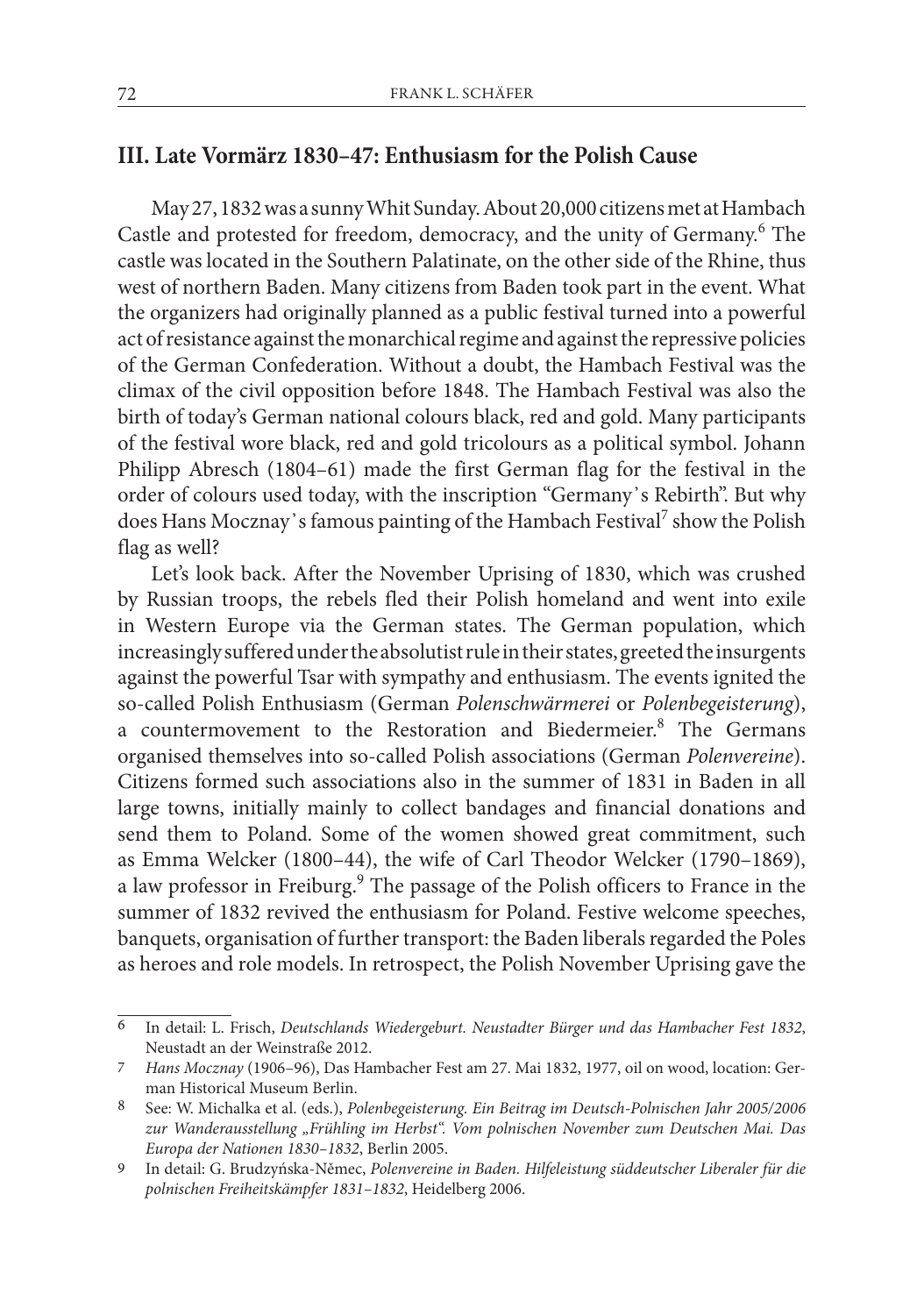73

Baden liberals an even greater impetus than the French Revolution of 1830. In the Polish associations, the local patriotism of the Baden people merged with the internationalism of the progressive democrats.

# **IV. Spring und Sommer 1848: Resistance in Baden**

5 March 1848, liberals and democratic reformers met in Heidelberg and laid the foundation for the coming German National Assembly in Frankfurt am Main. The huge wave of the European revolution had reached Baden. Among those present were numerous prominent Baden citizens, including the politician Lorenz Brentano (1813–91), the Heidelberg law professor Carl Joseph Anton Mittermaier (1787–1867), the Freiburg law professor Welcker (as mentioned before), and the two radical republicans Friedrich Hecker (1811–81) and Gustav Struve (1805–70).<sup>10</sup> Hecker and Struve, both lawyers by profession, had been politically active during the *Vormärz*: Hecker as a member of parliament and Struve as a journalist.<sup>11</sup> Unlike the moderate liberals, they did not accept the monarchy as a legitimate form of government. They also demanded social reforms in favour of the lower class. It is obvious that contemporaries called Hecker and Struve radicals because they wanted to overthrow the established order. From today's point of view, they belong to the left wing of the reformers who supported republicanism and democracy.

After it became clear later in March that the moderate liberals were in the majority among the reformers, Hecker and Struve took up arms in southern Baden. At the end, they risked too much and lost everything. Both were inexperienced in military matters and commanded only a small militia. They faced the vastly superior regular troops of the German Confederation and of Baden. On the political level, not only the conservatives, but also the moderate liberals opposed their moves. This caused a rift in the reform movement, which decisively weakened its cause and contributed to its failure. Almost inevitably, the regular Baden troops crushed the Hecker Uprising (German *Hecker-Aufstand*, *erster badischer Aufstand*) in April 1848 and the Struve Coup (German *Struve-Putsch*, *zweiter badischer Aufstand*) in September 1848.12

<sup>&</sup>lt;sup>10</sup> S.G. Bantlin et al., *Declaration*, "Deutsche Zeitung", 7 March 1848, No. 67, p. 529.

<sup>11</sup> Biographies: S. Freitag, *Friedrich Hecker. Biographie eines Republikaners*, Stuttgart 1998; A. Reiß, *Radikalismus und Exil. Gustav Struve und die Demokratie in Deutschland und Amerika*, Stuttgart 2004.

<sup>12</sup> See: K. Groll, *Eine verpasste Chance? Das Gefecht bei Günterstal in Augenzeugenberichten und Erinnerungen*, "Badische Heimat" 1990, No. 70, pp. 567-576; E. Stärk, *Rund um den Struve-Putsch vom September 1848*, "Schau-ins-Land" 1958, No. 76, pp. 110-119.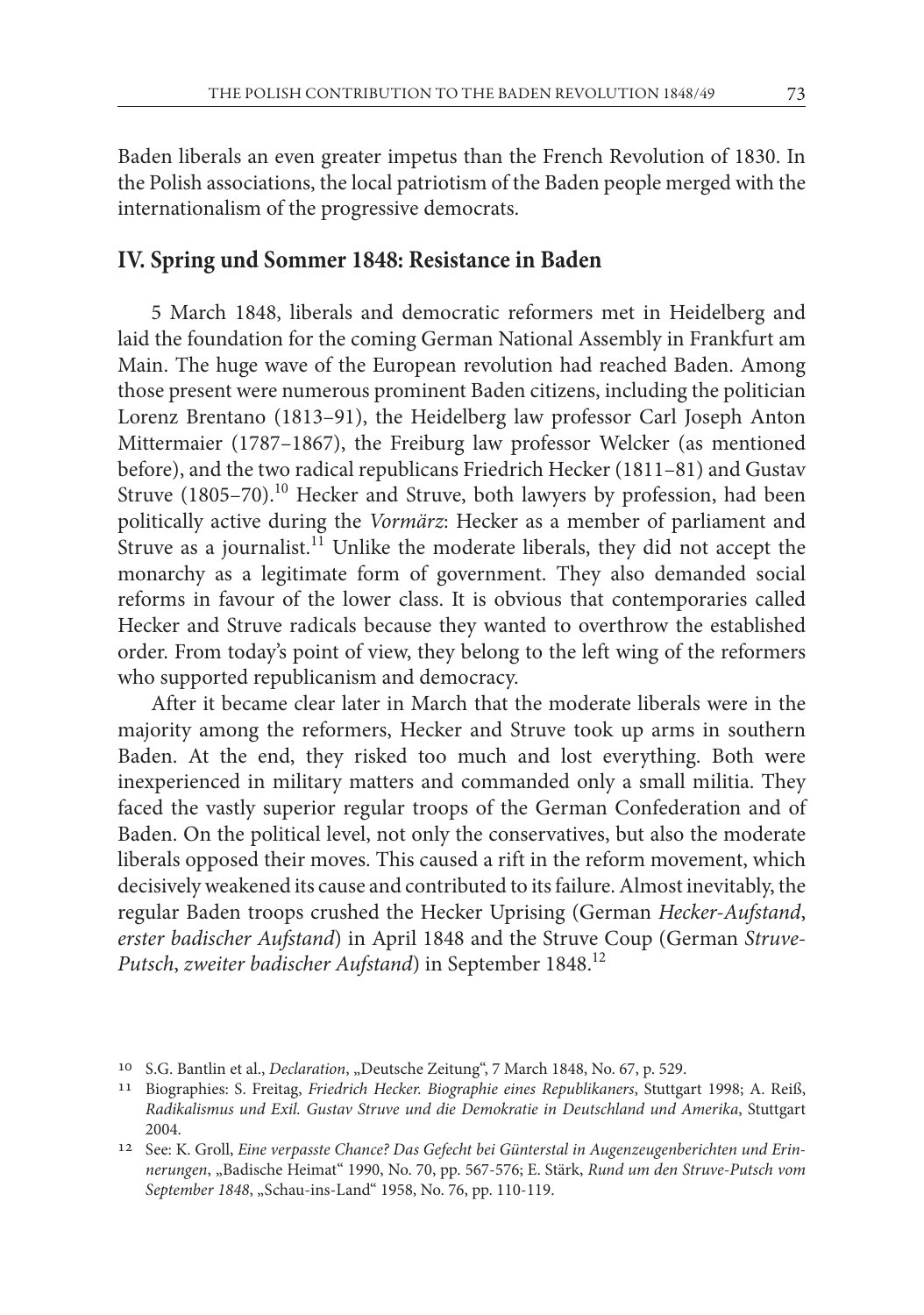# **V. Spring 1848: Parallel Resistance in Poland**

20 March 1848, the Polish National Committee in Poznań came into existence and set up a Polish legion to liberate Poland from Prussia and Russia. This was the beginning of the Greater Poland Uprising, also known as Poznań Uprising.<sup>13</sup> The committee assigned the command to Ludwik Mierosławski (1814–78).<sup>14</sup> His family had a military background, he had already participated in the November Uprising of 1830 and had been the leader of the failed Polish uprising in the Grand Duchy of Poznań (German Posen) in 1846. Two years later, since 19 April 1848, Prussian troops proceeded against the Poles. Mierosławski initially achieved remarkable victories with numerically inferior force, but in the end, he could not avert the Polish defeat against the overpowering Prussian enemy.

A few additional words about the bigger picture. The fate of Poland was linked to the German March Revolution. The German reformers had to address the Polish question for two reasons: firstly, there was the question of whether Germany should support the creation of an independent Polish state; secondly, far more Polish-speaking than German-speaking citizens lived in the Prussian Province of Poznań. So how was this province to be included in elections for the national parliament in Frankfurt am Main? On 31 March 1848, the German Pre-Parliament decided that Poland should be restored to make up for the injustice of the divisions in the 18th century. Nevertheless, the reestablishment of the Polish state should not be at the expense of Germany. They planned to incorporate not only West and East Prussia into the new German Empire but also the Province of Poznań despite the Polish majority.15 Until then, the Province of Poznań belonged to the Kingdom of Prussia, but not to the German Confederation. The Polish population in Poznań, however, opposed the accession to the German Confederation in April 1848. In May 1848 the Prussian King made a political decision: only the German-speaking areas of Poznań joined the German Confederation and took part in the elections to the National Assembly. The Polish-speaking rest of the province remained with the Kingdom of Prussia. Thus, Poznań was a divided territory until 1851.

<sup>13</sup> In detail W. Bortnowski, *O powstaniu wielkopolskim 1848 roku*, Warsaw 1952.

<sup>14</sup> Biography: J. Franke (ed.), *Ein europäischer Freiheitskämpfer. Ludwik Mierosławski 1814–1878*, Berlin 2006; C. Rieber, *Polenbegeisterung in Deutschland 1848/49? und "Wo die Revolution ist, da ist des Polen Vaterland." Ein polnischer Oberbefehlshaber 1849 in Baden: Ludwig Mieroslawski*, [in:] *"... bis es ein freies Volk geworden ..." 1848/49 Revolution*, ed. Landeszentrale für politische Bildung Baden-Württemberg, Stuttgart 1997, pp. 6-13.

<sup>15</sup> E. R. Huber, *Deutsche Verfassungsgeschichte seit 1789*, Bd. 2, 3rd edition, Stuttgart et al. 1988, p. 639.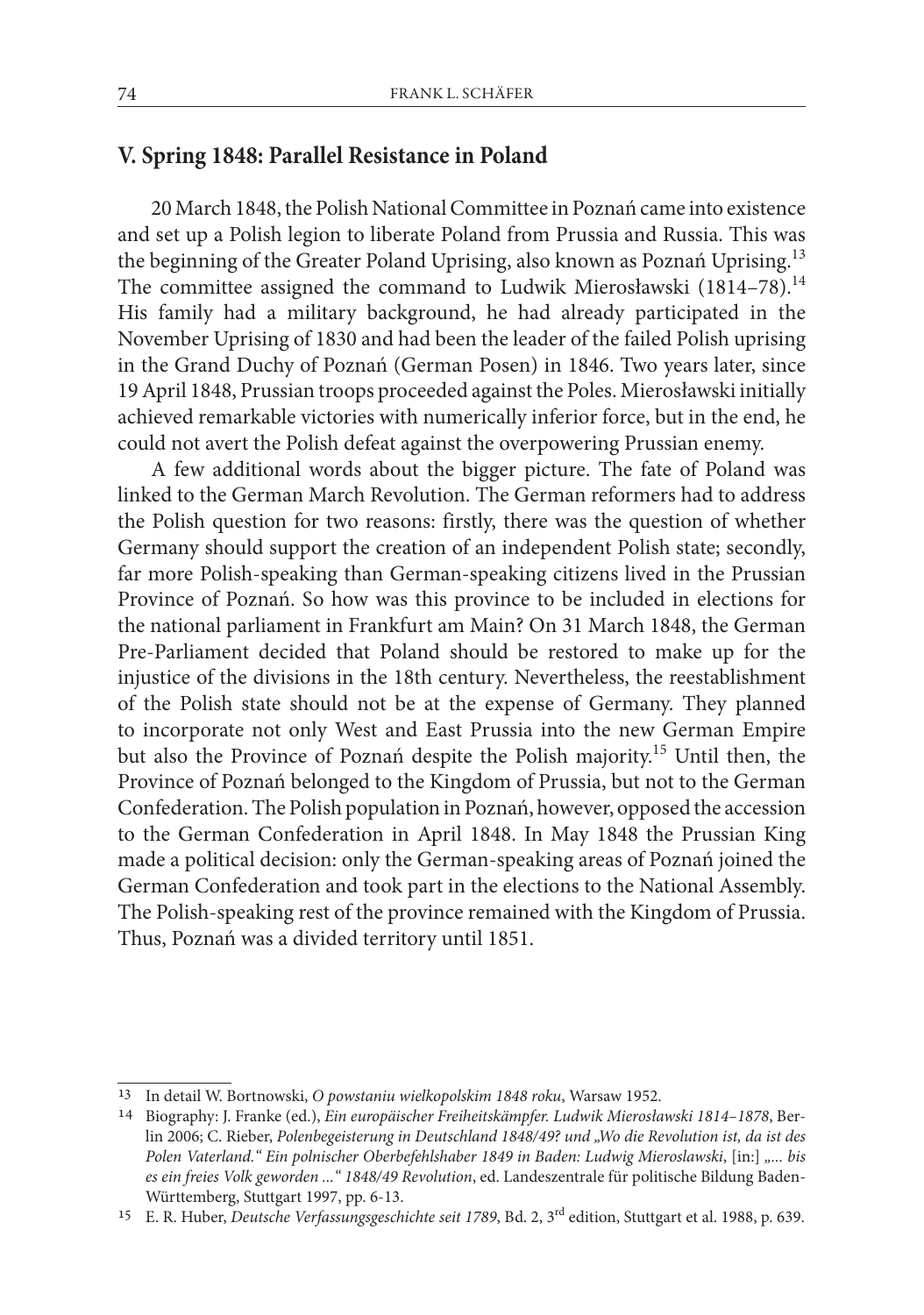#### **VI. Spring and Summer 1849: Baden-Polish Resistance in Baden**

After the uprisings of Hecker, Struve and Mierosławski, the Baden-Polish revolutionary drama was not yet over.16 16 May 1849, after the failure of the National Assembly in Frankfurt, a revolutionary government under Lorentz Brentano came to power in Baden. At first Franz Sigel (1824–1902), an officer in the Baden army, took over the military supreme command.17 After he had suffered injuries in a battle against Prussian troops, the new government appointed Mierosławski as the new commander-in-chief of the Baden troops. He had gained Europe-wide fame among the revolutionaries through his military skill in the face of a superior enemy. Beyond that, there was a special reason for his appointment. Since the revolutionary government in Baden was fighting against the same opponent, the Kingdom of Prussia, Mierosławski seemed to be the ideal leader for the Baden troops. He arrived in Karlsruhe on June 9, 1848. From there he went to the military headquarters in Heidelberg and delivered a speech to the Baden troops from which the following passage deserves special attention:

"As a stranger among you, with the only civil right which gives me the feeling of love for German liberty, without which I see no liberation for my own country, not knowing your language myself, so that I can show you the way to victory no other way than to walk before you without ever looking back, I am powerless without or against you. I tell you this freely and openly, brothers in arms. The military spirit must rise in you to the height of the revolution you have made. You must follow my orders and, through your accommodating fervour, spare me the impossible task for a stranger: to fight both the enemy and bad discipline.*"* 18

Many Polish officers and soldiers came with Mierosławski. Some of these officers commanded the local troops, some formed a so-called Baden-Polish legion with local revolutionaries.<sup>19</sup> However, the historical records are not entirely conclusive. A Polish contemporary witness speaks of a Polish, not of mixed unit.<sup>20</sup> Apart from that, the legion is said to have comprised 300 Poles with many former soldiers from the Piedmontese army.<sup>21</sup> Stanislaus Broszniowski, Franz Freundt, Theophil Mniewski*,* Aleksandre Zurkowski, to name

<sup>16</sup> In detail to all military actions: *A. G. Frei*, *K. Hochstuhl*, *Wegbereiter der Demokratie. Die badische Revolution 1848/49. Der Traum von der Freiheit*, Karlsruhe 1997, pp. 135-171.

<sup>17</sup> See W. Blos (Hg.), *Denkwürdigkeiten des Generals Franz Sigel aus den Jahren 1848 und 1849*, 2nd edition, Mannheim 1902.

<sup>18</sup> A. Zurkowski, *Kurze Darstellung des Feldzuges in Baden und der Pfalz*, Bern 1849, p. 63.

<sup>19</sup> F. W. Hackländer, *Bilder aus dem Soldatenleben im Kriege*, Vol. 2, Stuttgart and Tübingen 1850, p. 301.

<sup>20</sup> A. Zurkowski, *Kurze Darstellung des Feldzuges in Baden und der Pfalz*, Bern 1849, p. 51.

<sup>21</sup> M. Fellhauer, *Zur Entwicklung Daxlandens 1800–1871*, [in:] *Daxlanden: Die Ortsgeschichte*, ed. Bürgerverein Daxlanden, Karlsruhe 2007, p. 163 (192).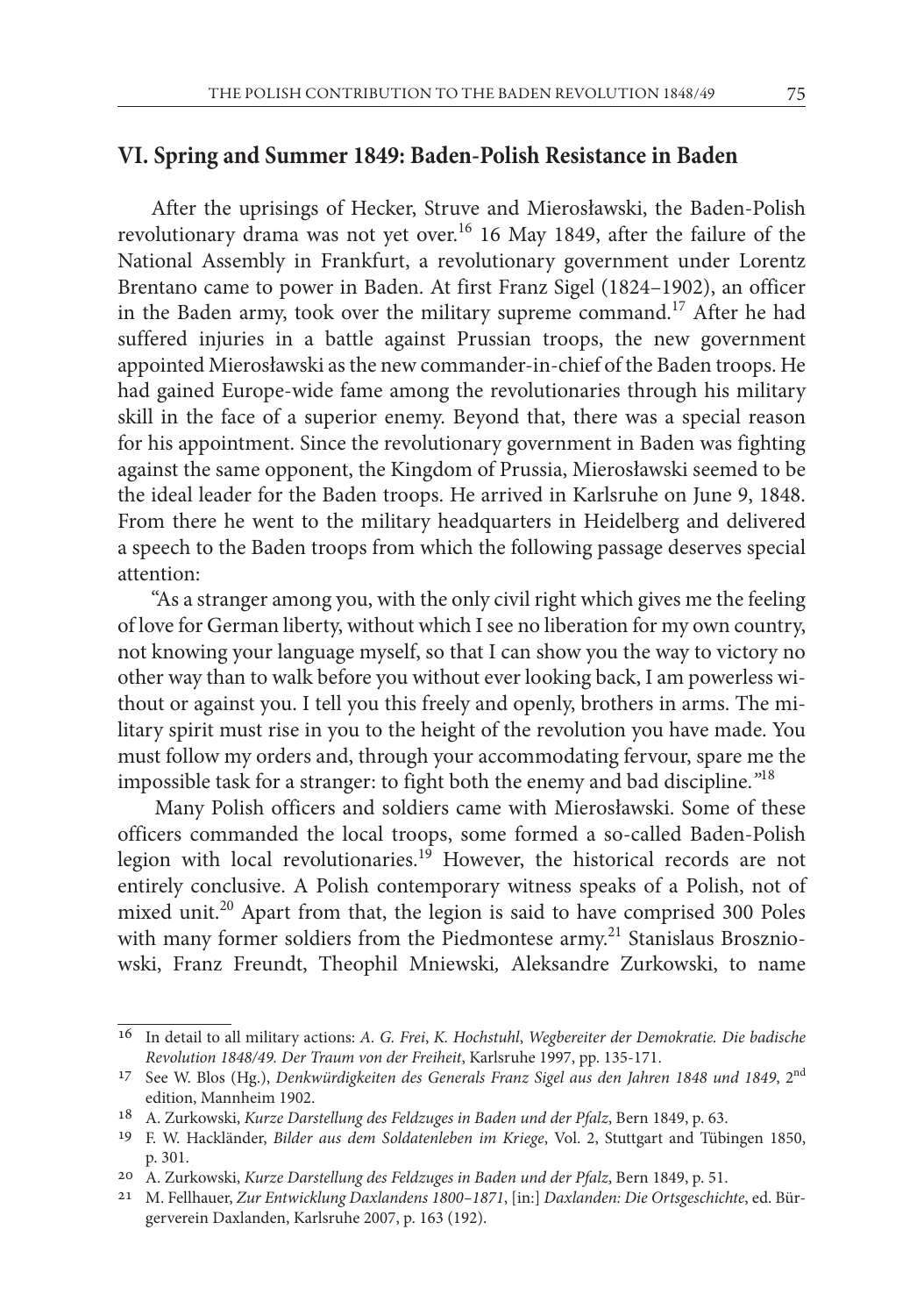a few, were amongst its members.22 At the end of June 1848 General Mierosławski commanded, besides the Baden-Polish legion, six divisions with regular Baden infantry, artillery, dragoons, cavalry, as well as various militias (so-called Volkswehr, Freischar and Workers' Corps). In addition, there were professional soldiers from the Palatinate, since the region west of the Rhine had also rebelled, as well as Swiss and Hungarian revolutionaries.<sup>23</sup> All in all, a heterogeneous army with limited fighting power and discipline.

Despite this, the revolutionary army led by General Mierosławski achieved a number of tactical victories on June 15 and 16, 1849, at the height of Heidelberg against the Prussian troops advancing from the north. But only a few days later the war was already lost, as the Prussian troops advanced from the Palatinate across the Rhine to Central Baden. The now strengthened Prussian army achieved the decisive victories over the revolutionaries. With great difficulty General Mierosławski managed to bypass the Prussians and avert the impending embrace. South of Karlsruhe, the last battles took place at the end of June 1849, allowing the revolutionary troops to retreat behind the river Murg. The revolutionaries split up, as far as they had not already deserted: The minority defended the Federal Fortress of Rastatt, the majority withdrew towards Switzerland. General Mierosławski resigned on 1 July 1849 and also retreated to Switzerland. From a military point of view, the Prussians had thus defeated the revolutionaries. The siege of the federal fortress Rastatt and its capitulation on July 23, 1849 were only a footnote in history.

Let us listen to General Mierosławski himself, how he assessed the defeat. For the period after July 1, he reports on signs of disintegration, desertion, and disorderly retreat.<sup>24</sup> All in all, he gives a damning testimony to the revolutionary forces: "We had won almost every encounter with the enemy, had not lost a single cannon, not a single flag, and yet half our army was missing at roll call. The army was lost, scattered, without a single defeat being able to explain this deplorable fact. One third of the cavalry had joined the enemy, one third of the infantry had secretly gone to their homes, also two thirds of the Volkswehr."<sup>25</sup> As indicated, the Volkswehr (literally translated: People᾽s Defense) was part of the Baden militias, which consisted of civilians. In the long run, the Volkswehr was intended to replace the regular troops and thus democratize the military. Mierosławski spoke about the *Volkswehr* as an "instrument that was invented for the sole purpose of assassinating the revolutions that had already been overcome at the front".26 Specifically, Mierosławski blamed the defeat on Johann Philipp Becker

<sup>22</sup> L. Häusser, *Denkwürdigkeiten zur Geschichte der Badischen Revolution*, Heidelberg 1851, p. 448.

<sup>23</sup> L. Mierosławski, *Berichte des Generals Mieroslawski über den Feldzug in Baden*, Bern 1849, pp. 14.

<sup>24</sup> L. Mierosławski, loc. cit., pp. 37 ss.

<sup>25</sup> L. Mierosławski, loc. cit. P. 26 s.

<sup>26</sup> L. Mierosławski, loc. cit., p. 51.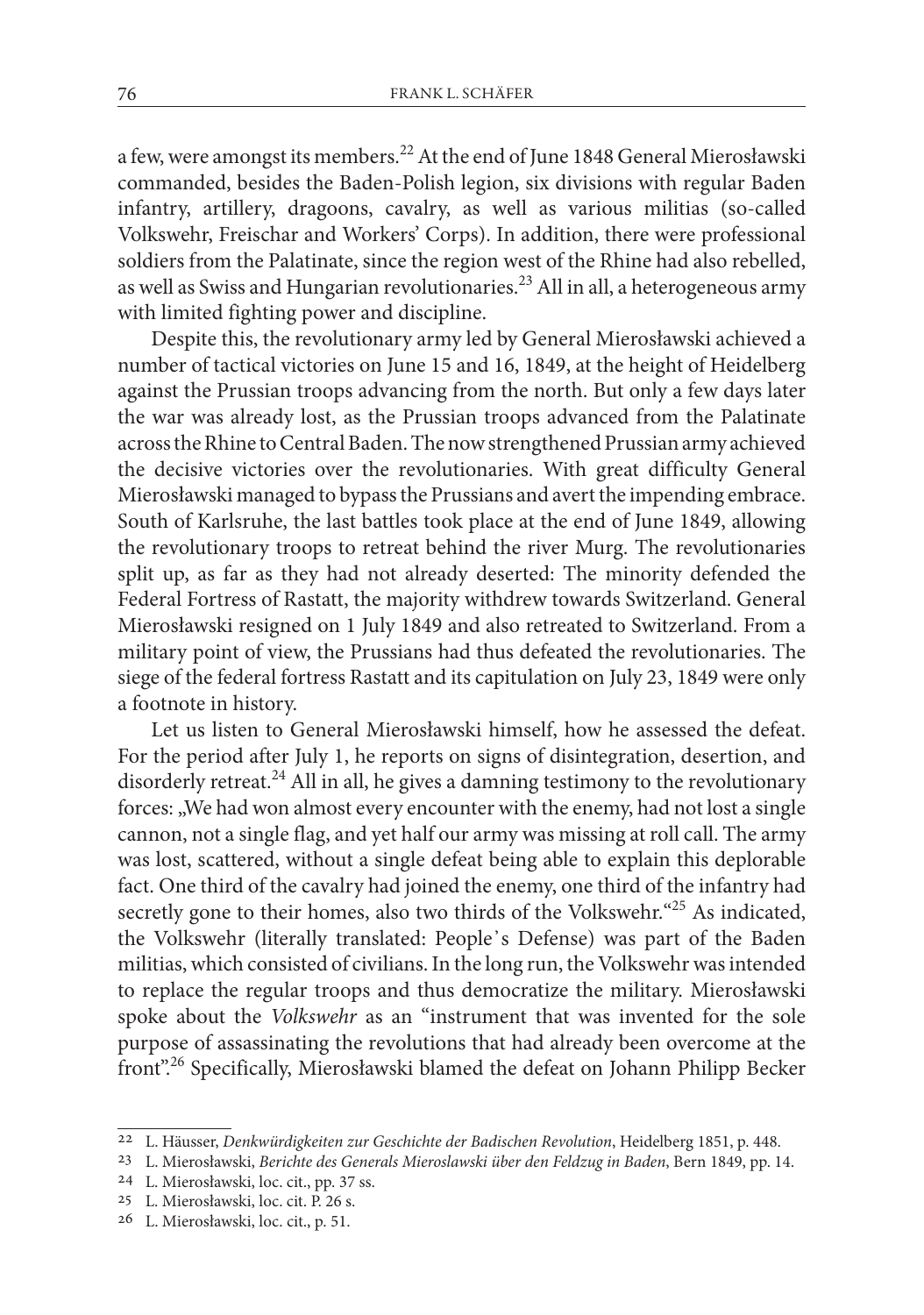$(1809-1886),<sup>27</sup>$  the commander of the troops at Heidelberg: For Mierosławski, Becker was a traitor who had prematurely retreated to Heidelberg and then to Karlsruhe.28 Who was this Becker? He was one of the leading organizers of the Baden *Volkswehr*. After his escape to Switzerland, he became a social democrat and a leading member of the I. Internationale. Since the 1860s, he maintained a close friendship with Karl Marx and Friedrich Engels. The latter had taken part in the battles himself and rated Becker᾽s achievements quite differently from Mierosławski. He judged Becker᾽s defense strategy near Karlsruhe to be "probably the most brilliant episode in the entire Baden-Palatinate campaign".<sup>29</sup> If we believe Engels, Becker held the battle line with barely 1000 men against an entire Prussian division for several hours to cover the retreat of the revolutionary army from Karlsruhe.

There are two underlying reasons for Mierosławski᾽s frustration about the Baden military. Firstly, Mierosławski believed that Becker, by hasty retreat, had deprived him of a battle with the Prussian general Alexander Adolf von Hirschfeld (1787–1858). This general was an old enemy for Mierosławski. The Prussian general had distinguished himself by brutality in the Poznań campaign against Mierosławski᾽s troops. However, Mierosławski was mistaken. He was facing his brother, General Moritz von Hirschfeld (1790–1859). Secondly (and this must by no means be hidden) the relationship between the people of Baden and the Poles had deteriorated considerably because of the imminent defeat. The Baden officers looked for a scapegoat and accused the Polish officers of cowardice in the face of the enemy. In military circles this is the greatest insult imaginable. Only with great difficulty a mutiny against Mierosławski was supressed, in which Becker also took part.<sup>30</sup>

# **VII. Aftermath**

To this day, the terrible rumour persists in Rastatt that the Prussian army murdered the Polish soldiers trapped in the fortress without trial, since there were only three Poles on the Prussian prisoners' list. This would indeed be a gloomy harbinger of the Warsaw Uprising of 1944, but the facts of the matter remain inconclusive to this day. On the one hand, according to Sigel᾽s report only a part of the Poles remained in the Rastatt fortress. This could explain

<sup>27</sup> Biography: H.W. Hahn (ed.). *Johann Philipp Becker. Radikaldemokrat, Revolutionsgeneral, Pionier der Arbeiterbewegung*, Stuttgart 1999.

<sup>28</sup> L. Mierosławski, *Berichte des Generals Mieroslawski über den Feldzug in Baden*, Bern 1849, pp. 20.

<sup>29</sup> F. Engels, *Johann Philipp Becker*, [in:] *Werke*, Karl Marx, Friedrich Engels*,* Vol. 21, Berlin 1973, p. 319 (321).

<sup>30</sup> A.G. Frei, K. Hochstuhl, *Wegbereiter der Demokratie. Die badische Revolution 1848/49. Der Traum von der Freiheit*, Karlsruhe 1997, pp. 164.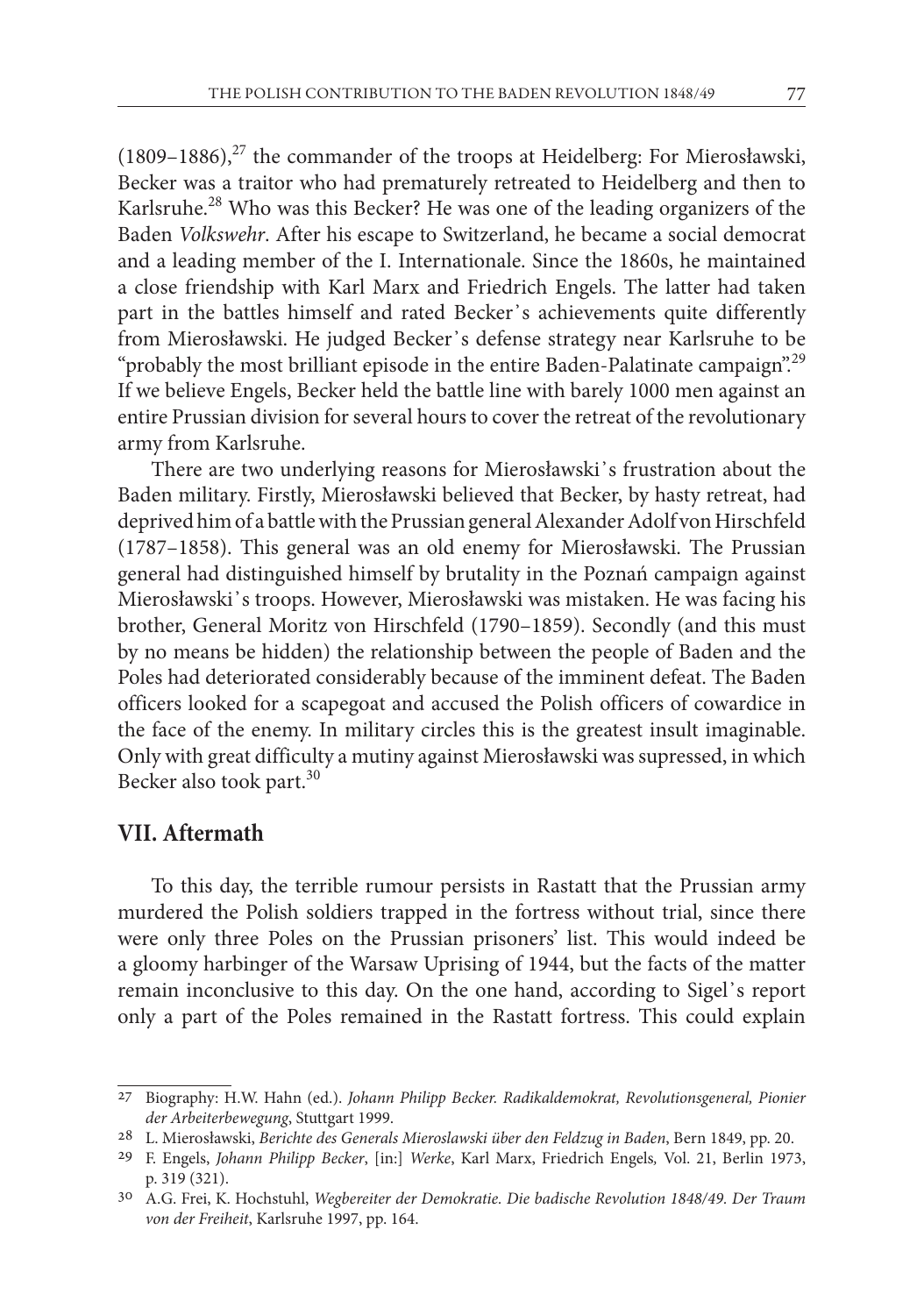the small number of Polish prisoners. Another contemporary voice refers to a refugee legion of 40 soldiers from France, Poland, Switzerland and Spain.<sup>31</sup> On the other hand, recent bone finds in Rastatt could indicate possibly missing Polish soldiers<sup>32</sup>

At least the further fate of the surviving protagonists of the Baden Revolution is known. Many revolutionaries from Baden emigrated to the United States, where they became known under the title "Forty-Eighters" and supported the Republican Abraham Lincoln. Franz Sigel even rose to the rank of Major General in the Union Army. New York City dedicated an equestrian monument to him. However, only Hecker remained permanently in the memory of the people east of the Atlantic. After the revolution, he became one of the most important heroes of the radical German democrats and republicans. "Heckerhut" and "Heckerlied" are still known today between the river Rhine and the Black Forest.

Mierosławski went back to Paris after the failed revolution. In 1861, he went into the fight for independence for Italy. Giuseppe Garibaldi entrusted him with the supreme command of the international legion in northern Italy. Mierosławski last led the Poles against Russia in the January Uprising of 1863/64. Unfortunately, this attempt to liberate Poland also failed. Thereupon Mierosławski withdrew finally to France and died in 1878 in Paris. At this time Baden had become part of the Prussian dominated new German Empire. Nevertheless, Baden remained a stronghold of liberalism. Poland, on the other hand, gained its freedom much later in 1918. Since then, more than one hundred years and more than 170 years have passed since the Baden Revolution. What has remained is the memory of the joint fight for democracy and freedom. A memorial stone in the centre of Rastatt honours this alliance with the words: The Polish legion fought alongside revolutionaries from Baden for the enforcement of the imperial constitution.

# **Bibliography**

Bantlin S.G. et al., *Declaration*, "Deutsche Zeitung", 7 March 1848, No. 67.

Becht H.-P., *Wahlen, Wahlkämpfe und "politische Öffentlichkeit" als Auslöser und Indikatoren politischen Wandels in Baden. 1818–1871*, [in:] *Wahlen und Wahlkämpfe in Deutschland. Von den Anfängen im 19. Jahrhundert bis zur Bundesrepublik*, ed. G. A. Ritter, Düsseldorf 1997.

Bleek W., *Vormärz: Deutschlands Aufbruch in die Moderne 1815–1848*, Munich 2019.

<sup>31</sup> F.W. Hackländer, *Bilder aus dem Soldatenleben im Kriege*, Vol. 2, Stuttgart and Tübingen 1850, p. 445.

<sup>32</sup> M. Fellhauer, *Zur Entwicklung Daxlandens 1800–1871*, [in:] *Daxlanden: Die Ortsgeschichte*, ed. Bürgerverein Daxlanden, Karlsruhe 2007, p. 163 (192).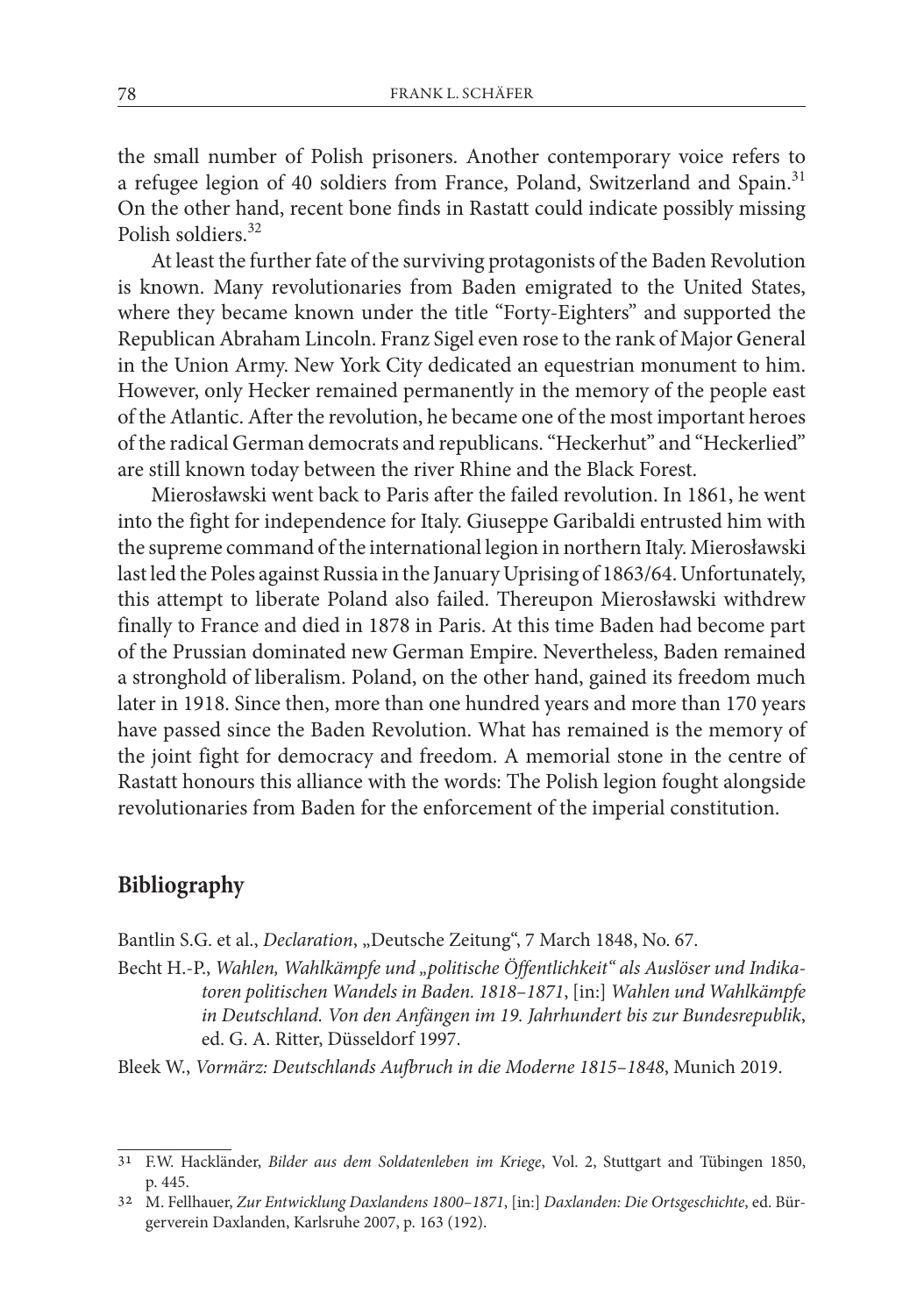- Blos W. (Hg.), *Denkwürdigkeiten des Generals Franz Sigel aus den Jahren 1848 und 1849*, 2nd edition, Mannheim 1902.
- Bortnowski W., *O powstaniu wielkopolskim 1848 roku*, Warsaw 1952.
- Brudzyńska-Němec G., *Polenvereine in Baden. Hilfeleistung süddeutscher Liberaler für die polnischen Freiheitskämpfer 1831–1832*, Heidelberg 2006.
- Engehausen F., *Kleine Geschichte der Revolution 1848/49 in Baden*, Karlsruhe 2010.
- Engels F., *Johann Philipp Becker*, [in:] *Werke*, Karl Marx, Friedrich Engels, Vol. 21, Berlin 1973.
- Exner P. (ed.), *Demokratie wagen? Baden 1818–1919*, Stuttgart 2018.
- Fellhauer M., *Zur Entwicklung Daxlandens 1800–1871*, [in:] *Daxlanden: Die Ortsgeschichte*, ed. Bürgerverein Daxlanden, Karlsruhe 2007.
- Fenske H., *175 Jahre badische Verfassung*, Karlsruhe 1993.
- Franke J. (ed.), *Ein europäischer Freiheitskämpfer. Ludwik Mierosławski 1814–1878*, Berlin 2006.
- Frei A. G., Hochstuhl K., *Wegbereiter der Demokratie. Die badische Revolution 1848/49. Der Traum von der Freiheit*, Karlsruhe 1997.
- Freitag S., *Friedrich Hecker. Biographie eines Republikaners*, Stuttgart 1998.
- Frisch L., *Deutschlands Wiedergeburt. Neustadter Bürger und das Hambacher Fest 1832*, Neustadt an der Weinstraße 2012.
- Groll K., *Eine verpasste Chance? Das Gefecht bei Günterstal in Augenzeugenberichten und Erinnerungen*, "Badische Heimat" 1990, No. 70.
- Hackländer F. W., *Bilder aus dem Soldatenleben im Kriege*, Vol. 2, Stuttgart and Tübingen 1850.
- Hahn H.W. (ed.), *Johann Philipp Becker. Radikaldemokrat, Revolutionsgeneral, Pionier der Arbeiterbewegung*, Stuttgart 1999.
- Häusser L., *Denkwürdigkeiten zur Geschichte der Badischen Revolution*, Heidelberg 1851.
- Huber E. R., *Deutsche Verfassungsgeschichte seit 1789*, Bd. 2, 3rd edition, Stuttgart et al. 1988.
- Langewiesche D., *Europa zwischen Restauration und Revolution 1815–1849*, 4th edition, Munich 2004.
- Michalka W. et al., *Polenbegeisterung. Ein Beitrag im Deutsch-Polnischen Jahr 2005/2006 zur Wanderausstellung "Frühling im Herbst". Vom polnischen November zum Deutschen Mai. Das Europa der Nationen 1830–1832*, Berlin 2005.
- Mierosławski L., *Berichte des Generals Mieroslawski über den Feldzug in Baden*, Bern 1849.
- Reiß A., *Radikalismus und Exil. Gustav Struve und die Demokratie in Deutschland und Amerika*, Stuttgart 2004.
- Rieber C., *Polenbegeisterung in Deutschland 1848/49? und "Wo die Revolution ist, da ist des Polen Vaterland." Ein polnischer Oberbefehlshaber 1849 in Baden: Ludwig Mieroslawski*, [in:] *"... bis es ein freies Volk geworden ..." 1848/49 Revolution*, ed. Landeszentrale für politische Bildung Baden-Württemberg, Stuttgart 1997.